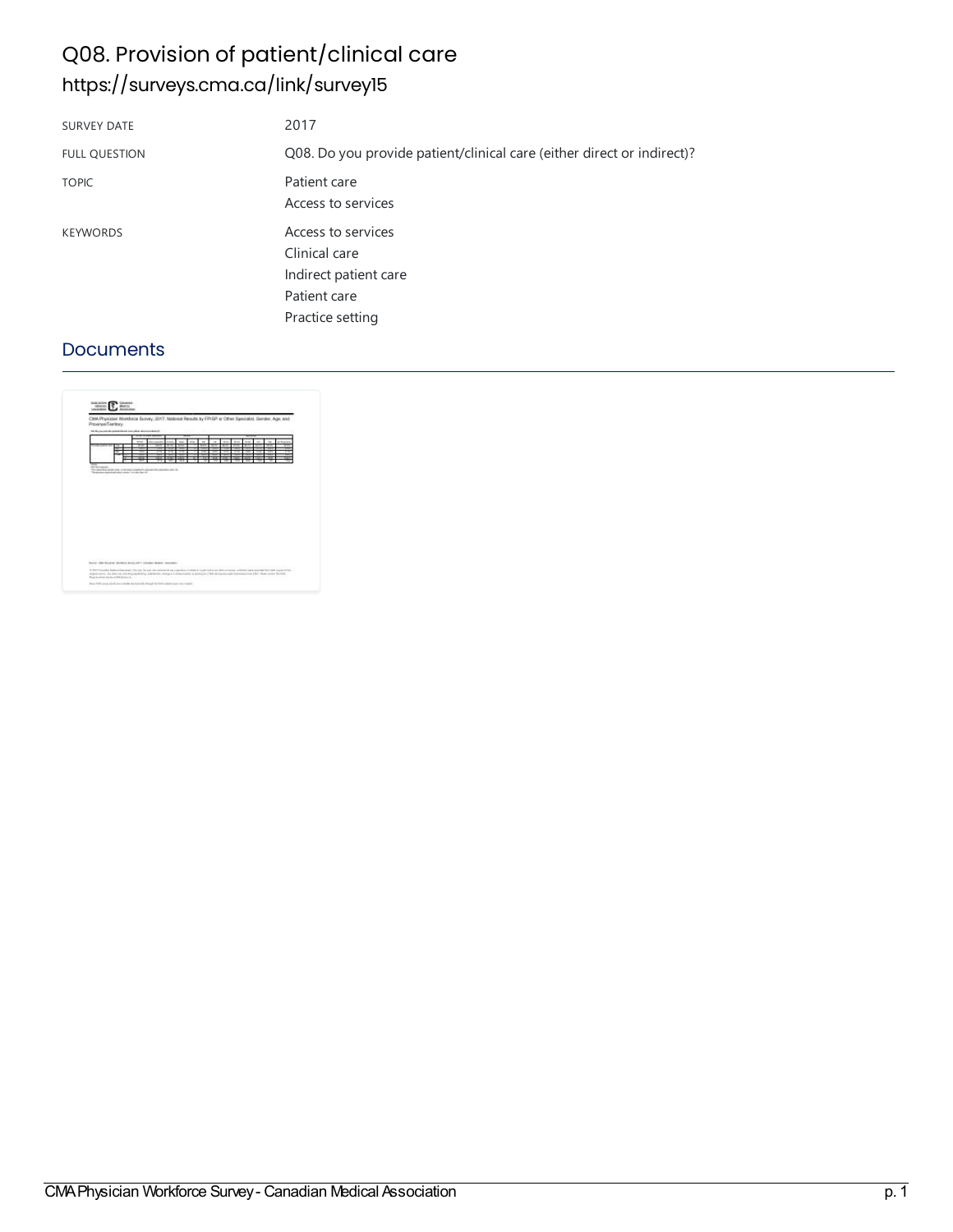# Q09. Applying for licensure in another jurisdiction <https://surveys.cma.ca/link/survey77>

| <b>SURVEY DATE</b>      | 2019                                                                                                                                                                                                     |
|-------------------------|----------------------------------------------------------------------------------------------------------------------------------------------------------------------------------------------------------|
| <b>FULL OUESTION</b>    | Q09. Have you ever applied for a licence to practise medicine with a Canadian medical regulatory<br>authority in a province or territory other than where you were first licensed to practise in Canada? |
| <b>TOPIC</b>            | Access to services<br>National licensure                                                                                                                                                                 |
| <b>KEYWORDS</b>         | License<br>Licensure                                                                                                                                                                                     |
| <b>RESPONSE CHOICES</b> | Yes<br><b>No</b>                                                                                                                                                                                         |

| 55 Status Avenue Modello Classica N.A.Willia Additional Confederation of Additional Constitution of Activities of Million Advertised Activities and Activities of Company of Activities |             |   |                      |                                                    |                 |                          |                    |                   |                        |             |                          |                  |                              |                            |                        |
|-----------------------------------------------------------------------------------------------------------------------------------------------------------------------------------------|-------------|---|----------------------|----------------------------------------------------|-----------------|--------------------------|--------------------|-------------------|------------------------|-------------|--------------------------|------------------|------------------------------|----------------------------|------------------------|
|                                                                                                                                                                                         |             |   |                      | <b>COMPANY</b> or collect an animate<br><b>ice</b> |                 |                          | <b>Service</b>     | Lander and Ar-    |                        |             |                          | Aproved          |                              |                            |                        |
|                                                                                                                                                                                         |             |   | <b>Array</b>         | <b>KINDING</b>                                     | <b>SIGHT</b>    | m.                       | <b>Talk Allane</b> | <b>GALLEY</b>     | $\sim$                 | <b>MAGE</b> | <b>PER</b>               | 16.64            | <b>Will</b>                  | $\rightarrow$              | <b><i>RITUATER</i></b> |
| <b>Reference for Security Print</b><br>Literaturnship                                                                                                                                   | THE         |   | <b>ALC UNIT</b><br>W | <b>SOLU</b><br><b>WORK</b>                         | w<br><b>BOX</b> | <b>SCO</b><br><b>SOF</b> | ÷                  | ww<br><b>Wind</b> | <b>SING</b><br>Tal Mit | m<br>K.V    | <b>WIN</b><br><b>KLA</b> | ww<br><b>WAY</b> | <b>Winter</b><br><b>King</b> | <b>STAR</b><br><b>KITA</b> | <b>Service</b><br>350  |
| <b>Subdivision Prints II</b> &<br>pleasance after the                                                                                                                                   | <b>Note</b> | × | <b>Tal</b>           | w                                                  | <b>TOP</b>      | <b>Tark</b>              | v                  | w                 | Tark                   | <b>SK</b>   | <b>Karl</b>              | <b>TIM</b>       | w.                           | <b>Tary</b>                | $\frac{1}{2}$          |
| <b>Aftern from fourmeed</b>                                                                                                                                                             |             |   | win                  | -                                                  | <b>Since</b>    | w                        | w                  | ÷                 | w                      | -           | ÷                        | <b>TEN</b>       | <b>Service</b>               | w                          | <b>VIII</b>            |
|                                                                                                                                                                                         |             |   |                      |                                                    |                 |                          |                    |                   |                        |             |                          |                  |                              |                            |                        |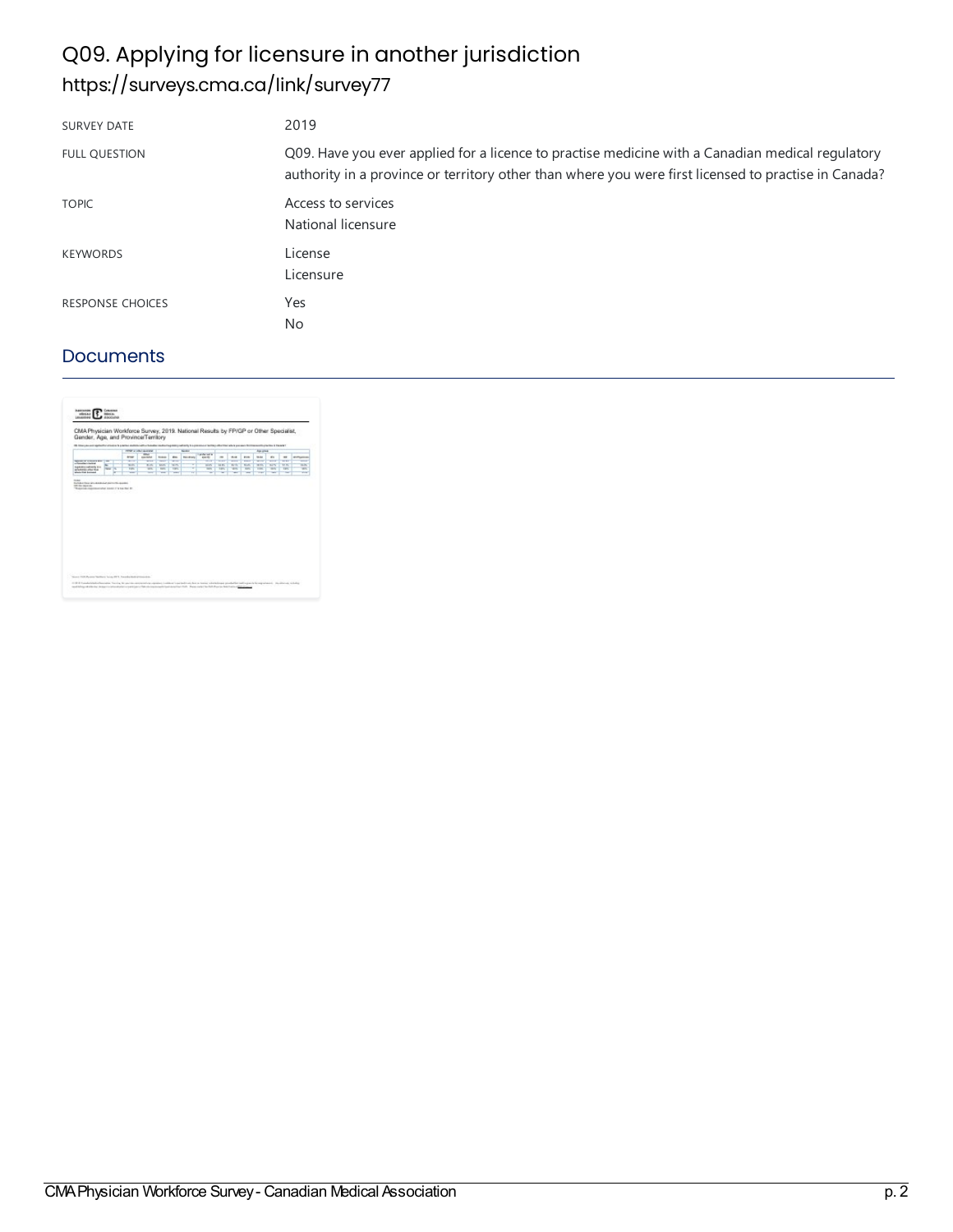# Q10. Obstacles to applying for licensure <https://surveys.cma.ca/link/survey79>

| <b>SURVEY DATE</b>      | 2019                                                                                                                                                                                                                                                                                                                                                                                                                                                                                                                                                 |
|-------------------------|------------------------------------------------------------------------------------------------------------------------------------------------------------------------------------------------------------------------------------------------------------------------------------------------------------------------------------------------------------------------------------------------------------------------------------------------------------------------------------------------------------------------------------------------------|
| <b>FULL QUESTION</b>    | Q10. What factors did you consider significant obstacles with respect to applying for licensure in<br>another province or territory?                                                                                                                                                                                                                                                                                                                                                                                                                 |
| <b>TOPIC</b>            | Access to services<br>National licensure                                                                                                                                                                                                                                                                                                                                                                                                                                                                                                             |
| <b>KEYWORDS</b>         | License<br>Licensure<br><b>Barriers</b><br>Practice obstacles                                                                                                                                                                                                                                                                                                                                                                                                                                                                                        |
| <b>RESPONSE CHOICES</b> | Obtaining credential verification for or from the provincial/territorial regulatory authority<br>Obtaining letter(s) of good standing from the provincial/territorial regulatory authority<br>Obtaining reference or character letters<br>Obtaining police record check<br>Cost of getting licensed in the other province or territory<br>Length of the process to obtain a licence in the other province or territory<br>The overall complexity of the process to obtain a licence<br>Other, please specify:<br>There were no significant obstacles |

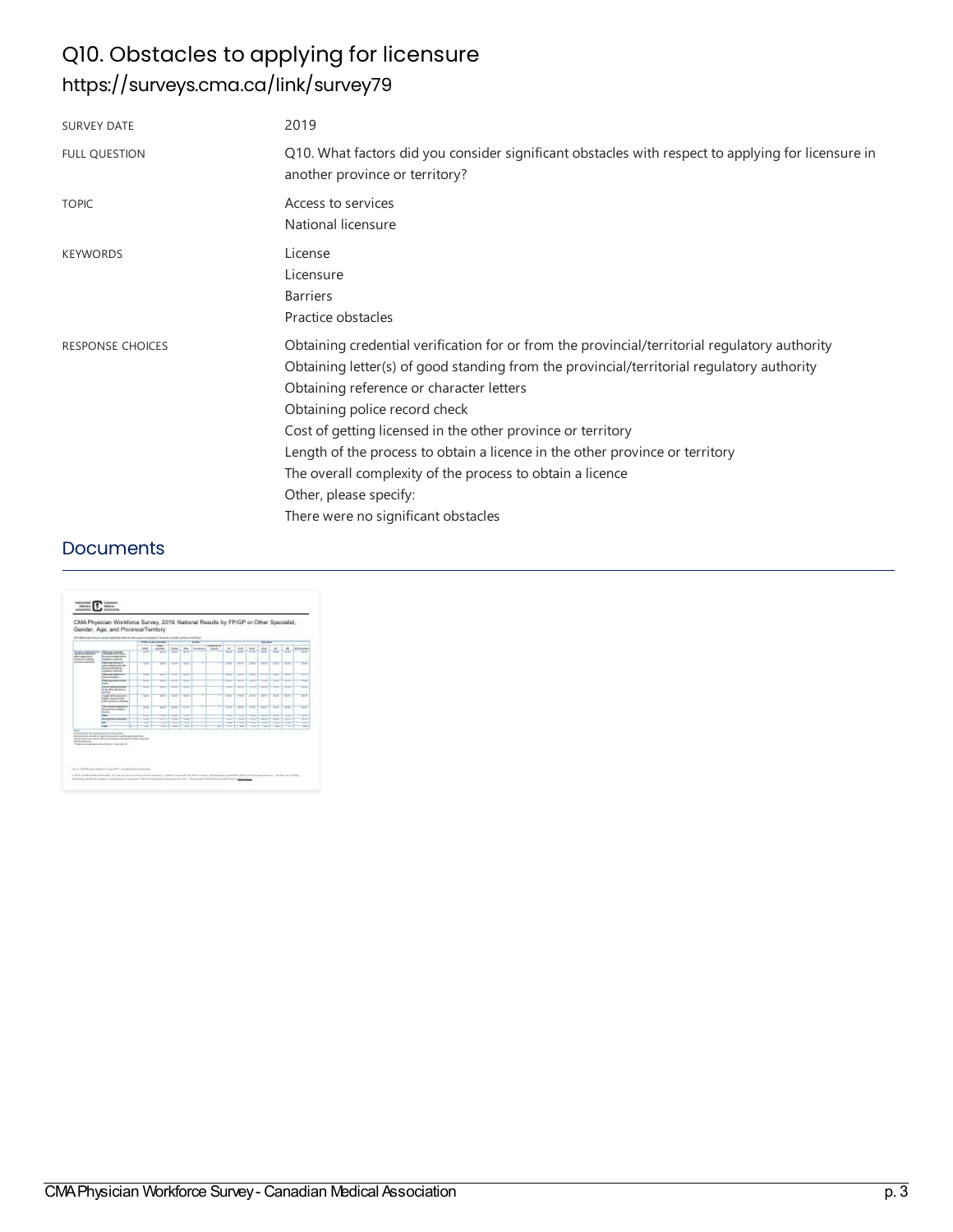## Q11. Support for national licensure <https://surveys.cma.ca/link/survey82>

| <b>SURVEY DATE</b>      | 2019                                                                                                                                              |
|-------------------------|---------------------------------------------------------------------------------------------------------------------------------------------------|
| <b>FULL QUESTION</b>    | Q11. How supportive would you be of the implementation of national licensure that would enable<br>practice in all Canadian provinces/territories? |
| <b>TOPIC</b>            | Access to services<br>National licensure                                                                                                          |
| <b>KEYWORDS</b>         | License<br>Licensure                                                                                                                              |
| <b>RESPONSE CHOICES</b> | Not at all supportive<br>Not very supportive<br>No opinion<br>Somewhat supportive<br>Very supportive                                              |

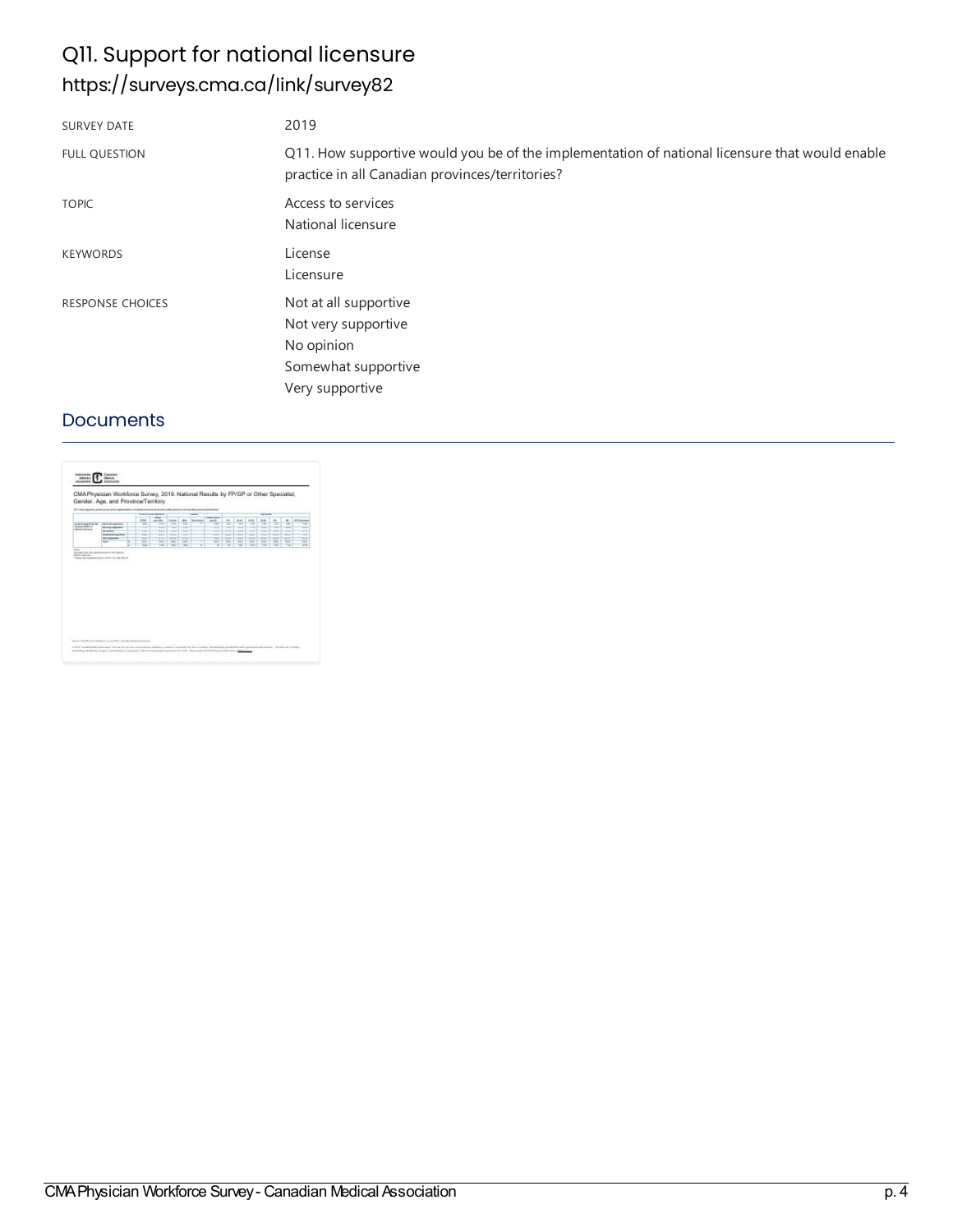# Q12. Impact of national licensure on physician practices <https://surveys.cma.ca/link/survey83>

| <b>SURVEY DATE</b>      | 2019                                                                                                                                                                                                                                                                                                                                                                    |
|-------------------------|-------------------------------------------------------------------------------------------------------------------------------------------------------------------------------------------------------------------------------------------------------------------------------------------------------------------------------------------------------------------------|
| <b>FULL QUESTION</b>    | Q12. If a national licensure system were implemented today, how likely would you be to: Highly<br>unlikely Somewhat unlikely Unsure Somewhat likely Highly likely                                                                                                                                                                                                       |
| <b>TOPIC</b>            | Access to services<br>National licensure<br>Patient care                                                                                                                                                                                                                                                                                                                |
| <b>KEYWORDS</b>         | License<br>Licensure<br>Changes<br>Portability<br>Locum<br>Virtual care<br>Rural practice<br>Access                                                                                                                                                                                                                                                                     |
| <b>RESPONSE CHOICES</b> | Seek out locum opportunities in other provinces/ territories<br>Practise in multiple provinces/territories on an ongoing basis<br>Provide virtual care (e.g., telemedicine) to patients in other provinces/territories<br>Practise temporarily in rural/remote areas in other provinces/territories<br>Participate in further training in another province or territory |

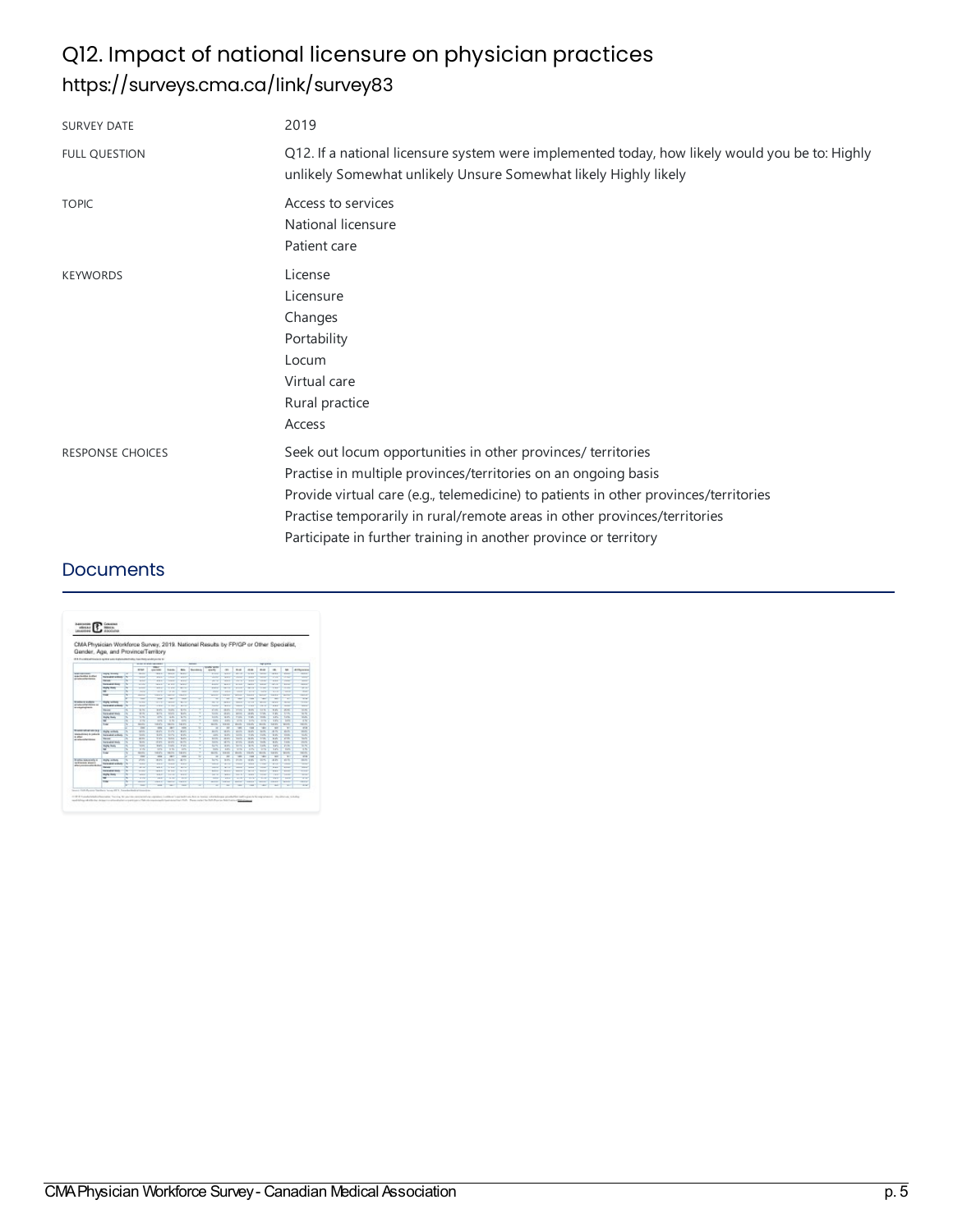# Q13. Agreement that national licensure will improve access <https://surveys.cma.ca/link/survey85>

| <b>SURVEY DATE</b>      | 2019                                                                                                     |
|-------------------------|----------------------------------------------------------------------------------------------------------|
| <b>FULL QUESTION</b>    | Q13. To what extent do you agree that national licensure will improve access to care for<br>Canadians?   |
| <b>TOPIC</b>            | Access to services<br>National licensure<br>Patient care                                                 |
| <b>KEYWORDS</b>         | License<br>Licensure<br>Better<br>Patients<br>Access                                                     |
| <b>RESPONSE CHOICES</b> | Strongly disagree<br>Somewhat disagree<br>Neither agree nor disagree<br>Somewhat agree<br>Strongly agree |

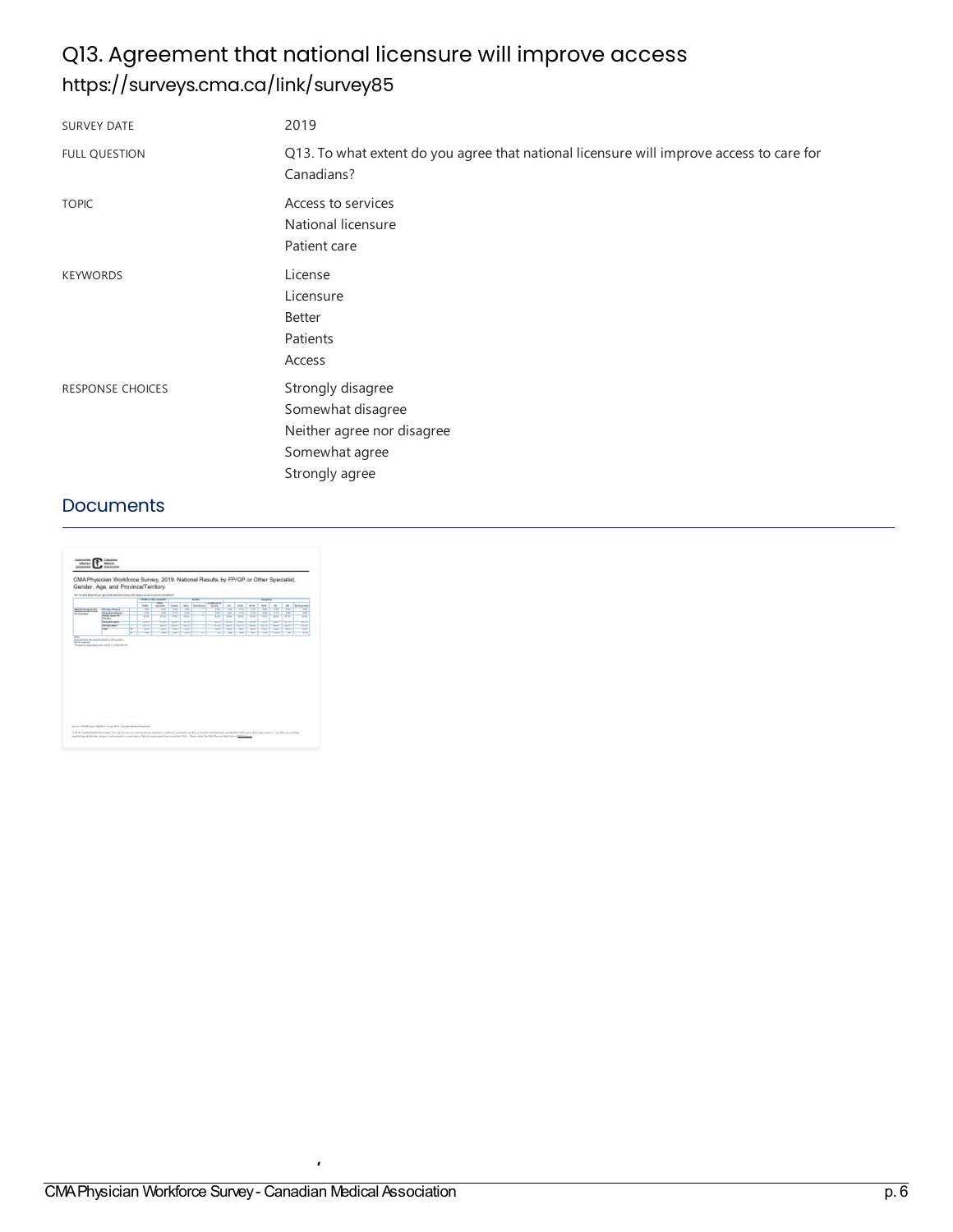# Q14. Provision of patient/clinical care <https://surveys.cma.ca/link/survey99>

| <b>SURVEY DATE</b>   | 2019                                                                        |
|----------------------|-----------------------------------------------------------------------------|
| <b>FULL QUESTION</b> | Q14. Do you provide patient/clinical care (either direct or indirect)?      |
| <b>TOPIC</b>         | Access to services<br>Patient care                                          |
| <b>KEYWORDS</b>      | Patients<br>Clinical care<br>Direct clinical care<br>Indirect clinical care |
| RESPONSE CHOICES     | Yes<br>No                                                                   |

| \$10. \$1 an except the particular field and faithful detail to the field of<br><b>Deadle</b><br><b>STAT &amp; ONE ALCOHOL</b><br>Aproved<br>I professional as<br><b>ice</b><br><b><i><u>braz</u></i></b><br><b>SIGHT</b><br>m.<br><b>Talk Allan</b><br><b>But</b><br><b>POR</b><br>10.64<br>es.<br>$\rightarrow$<br><b>KINDING</b><br>$\blacksquare$<br><b>RITUAISE</b><br><b>GALLEY</b><br>w<br>ww<br><b>STATE</b><br><b>SILLER</b><br><b>SERVICE</b><br>win<br>w<br>virus<br><b>SILVER</b><br>ww<br><b>SILVER</b><br><b>Since</b><br><b>NO WAS ENTERT</b><br>×<br><b>ANGERS IN A 1979</b><br>THE<br>28<br><b>YR</b><br>÷<br><b>TR</b><br><b>DN</b><br>28<br>TIK<br><b>TIK</b><br><b>THE</b><br><b>YFC</b><br><b>TR</b><br>w<br>Salturi di la fostivitazioni di<br>v<br><b>Note</b><br><b>TOK</b><br>W.<br><b>MK</b><br><b>TIK</b><br>wi<br><b>VAN</b><br>$\frac{1}{2}$<br><b>TOK</b><br>TMT.<br>w<br><b>CIFS</b><br><b>Link</b><br>×<br>w<br>w<br>$\sim$<br>$\sim$<br>w<br>÷<br>$\sim$<br><b>TEN</b><br>w<br><b>STAR</b><br>w<br>÷<br>wy<br>war<br>fluidad from shi-dock-had attribute-garder<br><b>SETA MALA</b><br>"Therefore commencing source trip are the fit |  |  | Gender, Age, and Province/Territory |  |  |  |  |  |  |
|-----------------------------------------------------------------------------------------------------------------------------------------------------------------------------------------------------------------------------------------------------------------------------------------------------------------------------------------------------------------------------------------------------------------------------------------------------------------------------------------------------------------------------------------------------------------------------------------------------------------------------------------------------------------------------------------------------------------------------------------------------------------------------------------------------------------------------------------------------------------------------------------------------------------------------------------------------------------------------------------------------------------------------------------------------------------------------------------------------------------------------------------------------------------------|--|--|-------------------------------------|--|--|--|--|--|--|
|                                                                                                                                                                                                                                                                                                                                                                                                                                                                                                                                                                                                                                                                                                                                                                                                                                                                                                                                                                                                                                                                                                                                                                       |  |  |                                     |  |  |  |  |  |  |
|                                                                                                                                                                                                                                                                                                                                                                                                                                                                                                                                                                                                                                                                                                                                                                                                                                                                                                                                                                                                                                                                                                                                                                       |  |  |                                     |  |  |  |  |  |  |
|                                                                                                                                                                                                                                                                                                                                                                                                                                                                                                                                                                                                                                                                                                                                                                                                                                                                                                                                                                                                                                                                                                                                                                       |  |  |                                     |  |  |  |  |  |  |
|                                                                                                                                                                                                                                                                                                                                                                                                                                                                                                                                                                                                                                                                                                                                                                                                                                                                                                                                                                                                                                                                                                                                                                       |  |  |                                     |  |  |  |  |  |  |
|                                                                                                                                                                                                                                                                                                                                                                                                                                                                                                                                                                                                                                                                                                                                                                                                                                                                                                                                                                                                                                                                                                                                                                       |  |  |                                     |  |  |  |  |  |  |
|                                                                                                                                                                                                                                                                                                                                                                                                                                                                                                                                                                                                                                                                                                                                                                                                                                                                                                                                                                                                                                                                                                                                                                       |  |  |                                     |  |  |  |  |  |  |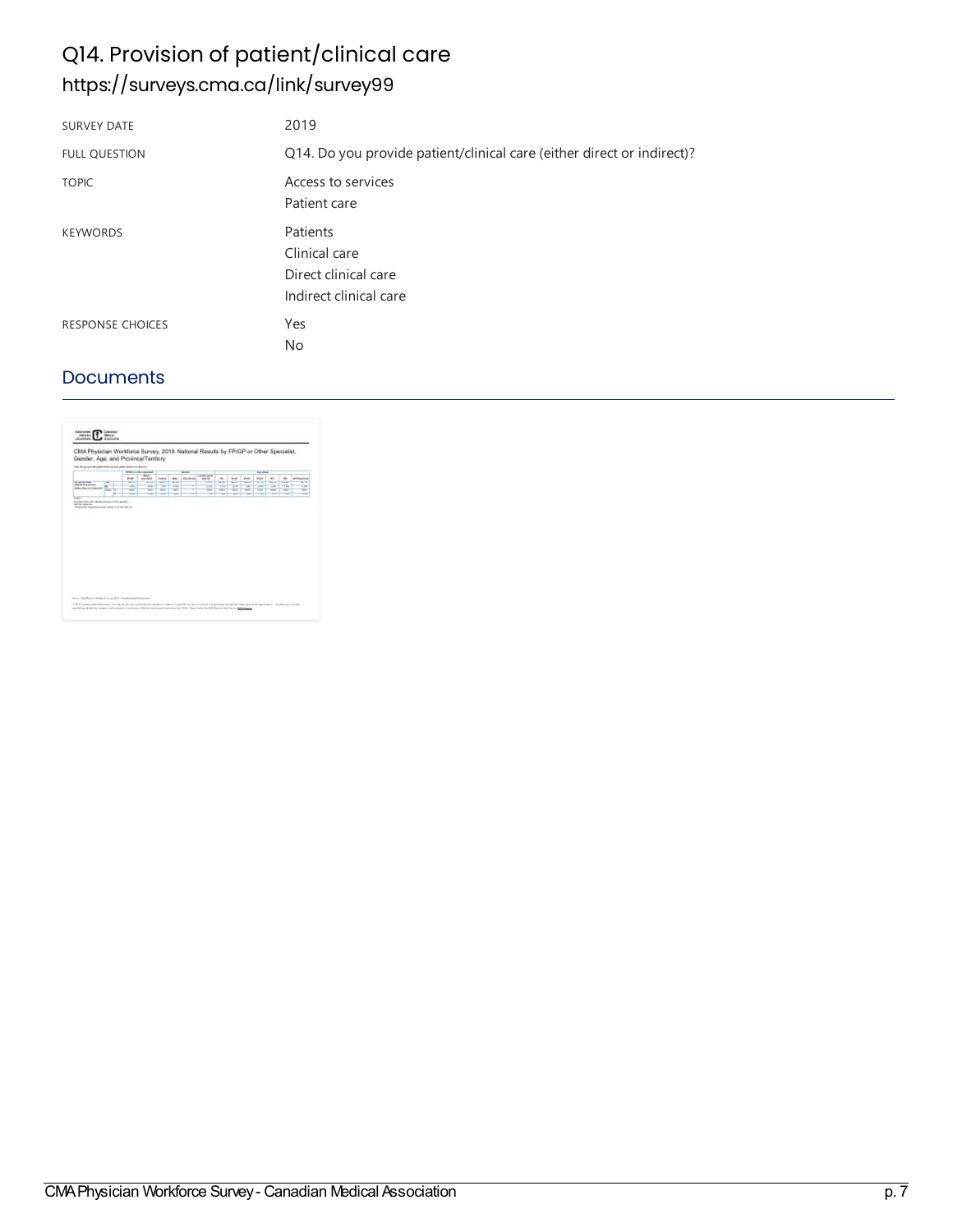# Q17. Accepting new patients <https://surveys.cma.ca/link/survey24>

| <b>SURVEY DATE</b>      | 2017                                                                                                                                                               |
|-------------------------|--------------------------------------------------------------------------------------------------------------------------------------------------------------------|
| <b>FULL QUESTION</b>    | Q17. To what extent is your practice accepting new patients into your MAIN patient care setting?<br>Please check only ONE.                                         |
| <b>TOPIC</b>            | Patient care<br>Hours of work and workload<br>Access to services                                                                                                   |
| <b>KEYWORDS</b>         | Access to services<br>Appointment availability<br>Overworked<br>Patient care<br>Patient load<br>Wait time<br>Work hours<br>Workload<br>Wait times<br>Waiting times |
| <b>RESPONSE CHOICES</b> | No restrictions; practice is open to all new patients<br>Partially closed<br>Completely closed<br>Does not apply to my practice setting                            |

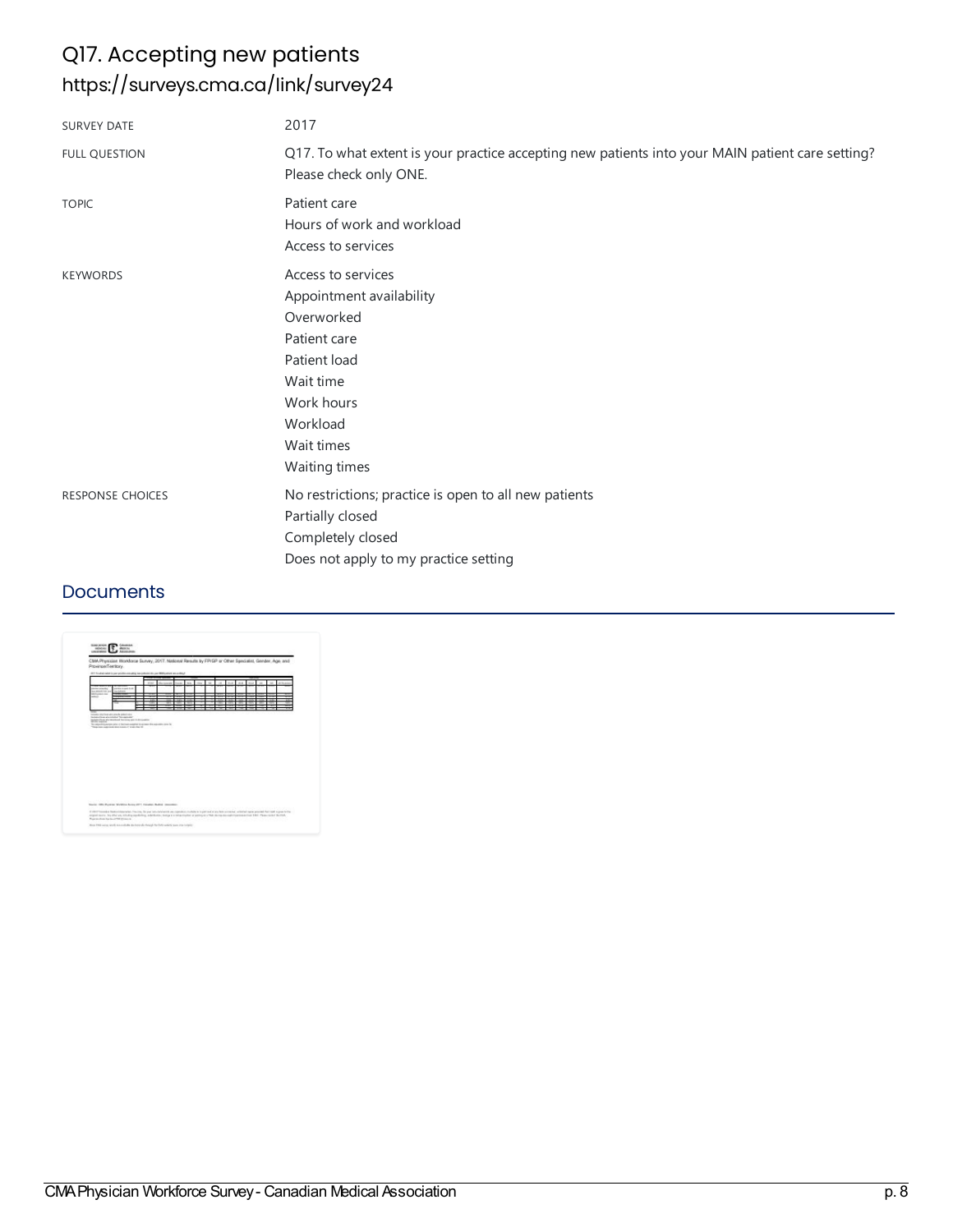# Q18. Number of patients seen <https://surveys.cma.ca/link/survey25>

| <b>SURVEY DATE</b>   | 2017                                                                                                                                                                                                                                         |
|----------------------|----------------------------------------------------------------------------------------------------------------------------------------------------------------------------------------------------------------------------------------------|
| <b>FULL QUESTION</b> | Q18. Please estimate the number of patients you see in a TYPICAL WEEK, EXCLUDING patient visits<br>while you are on-call (on-call is defined as time outside of regularly scheduled activity during<br>which you are available to patients): |
| <b>TOPIC</b>         | Patient care<br>Hours of work and workload<br>Access to services<br>On-call activities                                                                                                                                                       |
| <b>KEYWORDS</b>      | Access to services<br>Appointment availability<br>Overworked<br>Patient care<br>Patient load<br>Wait time<br>Work hours<br>Workload<br>Wait times<br>Waiting times                                                                           |

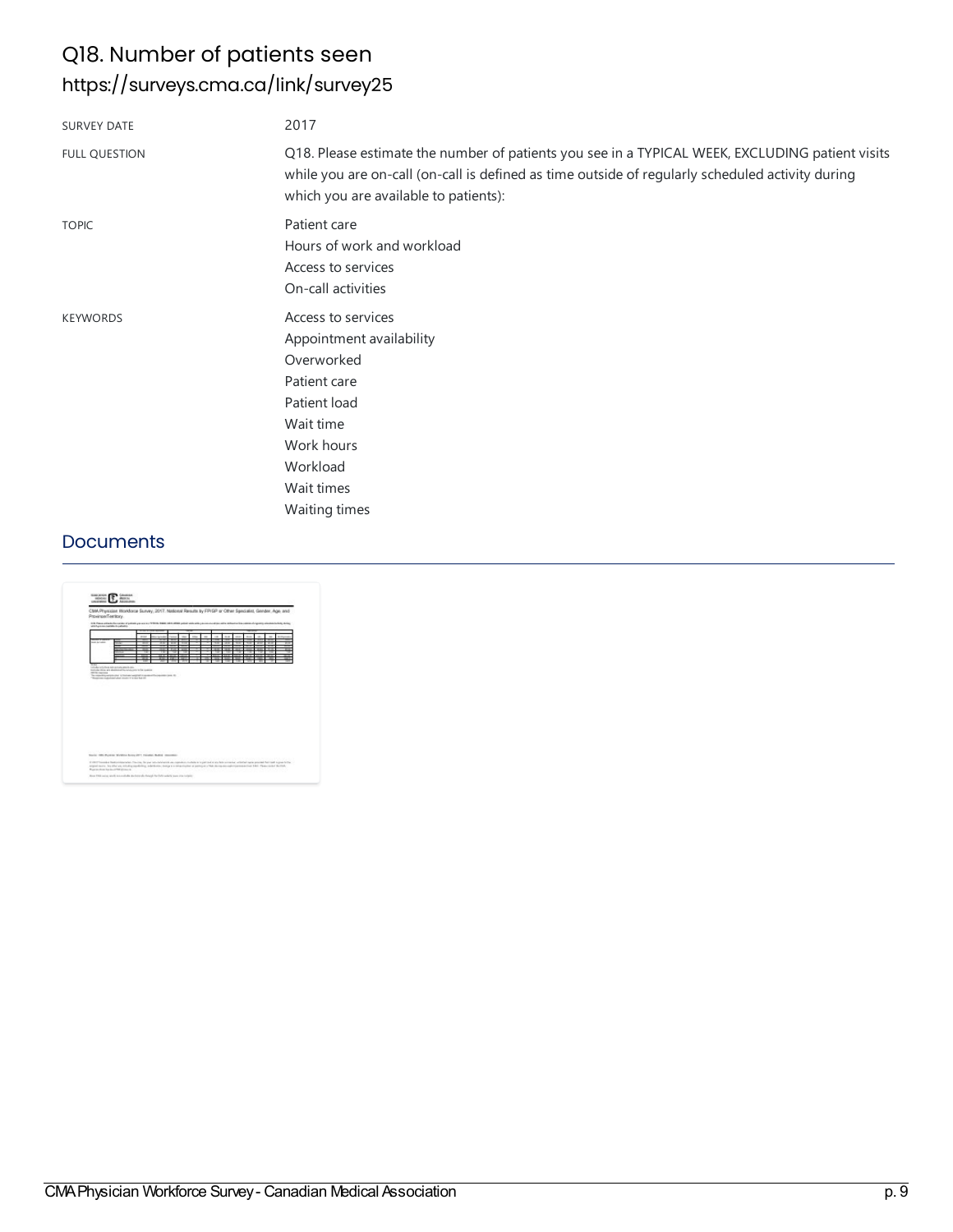# Q18. Providing on-call <https://surveys.cma.ca/link/survey104>

| <b>SURVEY DATE</b>      | 2019                                                                                             |
|-------------------------|--------------------------------------------------------------------------------------------------|
| <b>FULL QUESTION</b>    | Q18. Do you provide on-call services?                                                            |
| <b>TOPIC</b>            | Hours of work and workload<br>On-call activities<br>Access to services<br>Patient care<br>Oncall |
| <b>KEYWORDS</b>         | On-call service<br>Workload<br>Oncall activities<br>Oncall                                       |
| <b>RESPONSE CHOICES</b> | Yes<br>No                                                                                        |

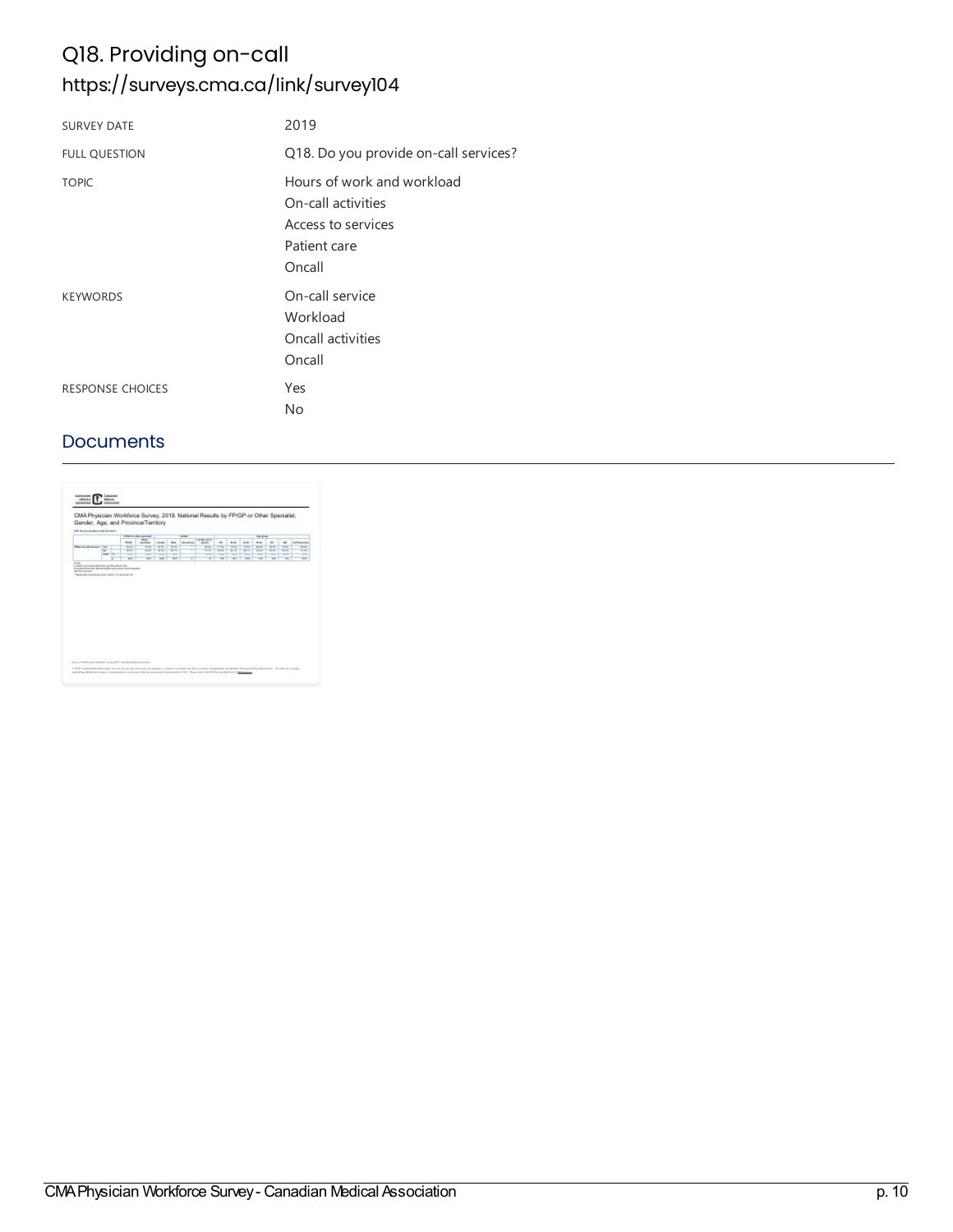## Q19a. Patient access for URGENT cases <https://surveys.cma.ca/link/survey26>

| <b>SURVEY DATE</b>      | 2017                                                                                                                                                                           |
|-------------------------|--------------------------------------------------------------------------------------------------------------------------------------------------------------------------------|
| <b>FULL QUESTION</b>    | Q19a. Typically, if a patient visits your office or is referred to you, how long would that patient wait<br>until the first available appointment WITH YOU OR YOUR PRACTICE?   |
| <b>TOPIC</b>            | Patient care<br>Hours of work and workload<br>Access to services                                                                                                               |
| <b>KEYWORDS</b>         | Access to services<br>Appointment availability<br>Overworked<br>Patient care<br>Patient load<br>Referral<br>Wait time<br>Work hours<br>Workload<br>Wait times<br>Waiting times |
| <b>RESPONSE CHOICES</b> | same day<br>number of days                                                                                                                                                     |

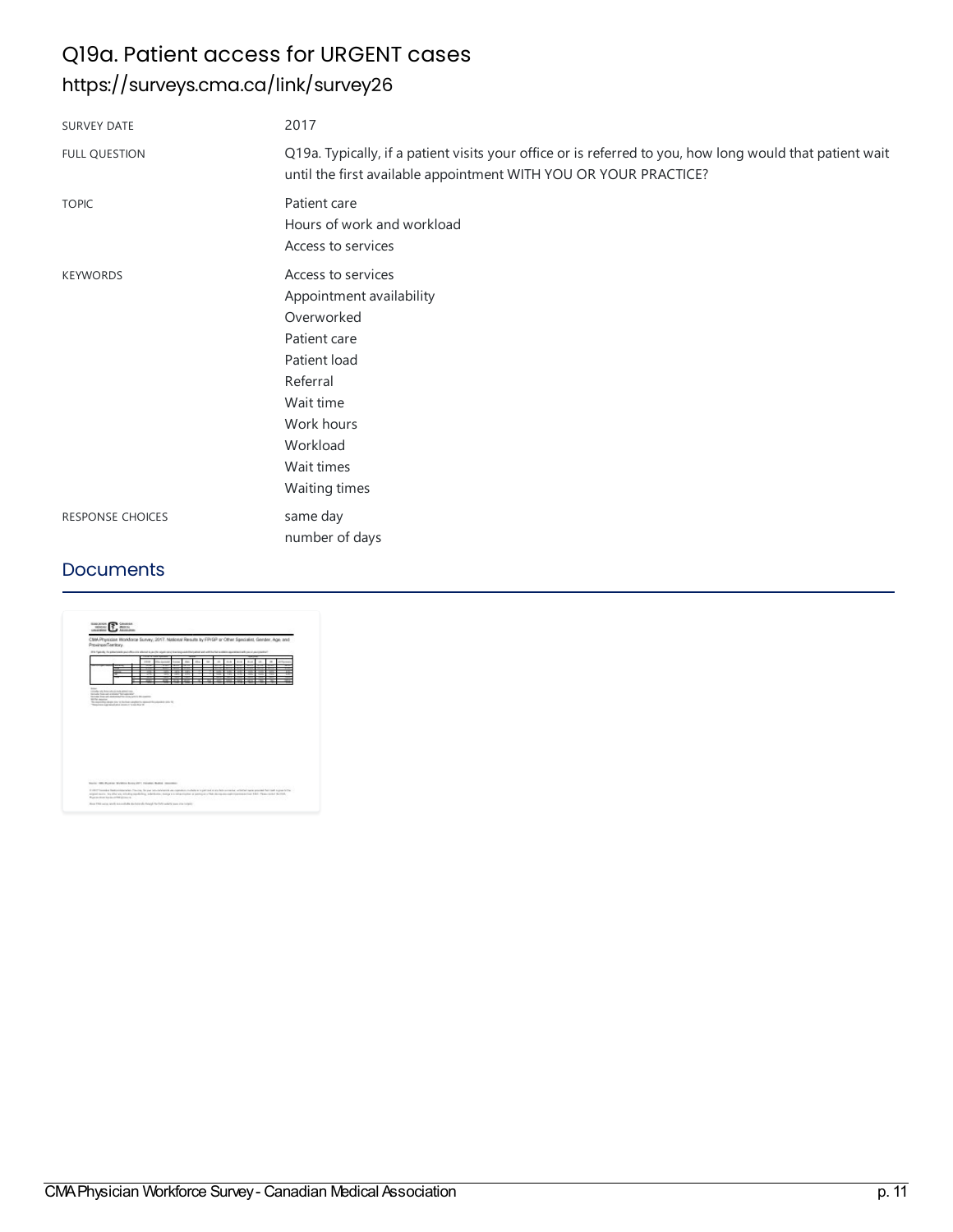# Q19. Average on-call hours <https://surveys.cma.ca/link/survey106>

| <b>SURVEY DATE</b>   | 2019                                                                                             |
|----------------------|--------------------------------------------------------------------------------------------------|
| <b>FULL QUESTION</b> | Q19. Estimate your average number of on-call work hours per month:                               |
| <b>TOPIC</b>         | Access to services<br>Hours of work and workload<br>Patient care<br>On-call activities<br>Oncall |
| <b>KEYWORDS</b>      | Oncall<br>Time<br>Oncall activities<br>On-call hours<br>Workload                                 |

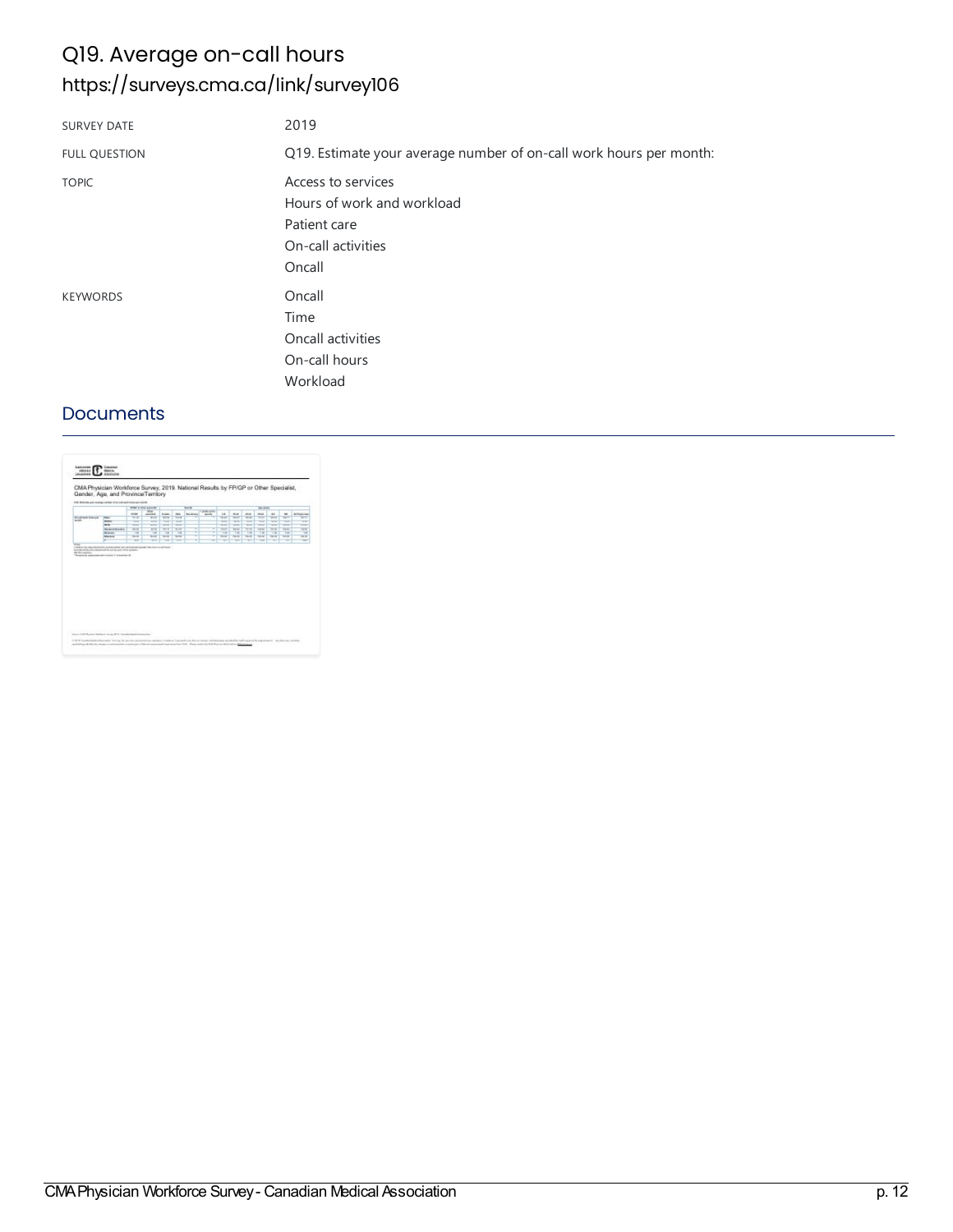# Q19b. Patient access for NON-URGENT cases <https://surveys.cma.ca/link/survey71>

| <b>SURVEY DATE</b>      | 2017                                                                                                                                                                           |
|-------------------------|--------------------------------------------------------------------------------------------------------------------------------------------------------------------------------|
| <b>FULL QUESTION</b>    | Q19b. Typically, if a patient visits your office or is referred to you, how long would that patient wait<br>until the first available appointment WITH YOU OR YOUR PRACTICE?   |
| <b>TOPIC</b>            | Patient care<br>Hours of work and workload<br>Access to services                                                                                                               |
| <b>KEYWORDS</b>         | Access to services<br>Appointment availability<br>Overworked<br>Patient care<br>Patient load<br>Referral<br>Wait time<br>Work hours<br>Workload<br>Wait times<br>Waiting times |
| <b>RESPONSE CHOICES</b> | same week<br>number of weeks                                                                                                                                                   |

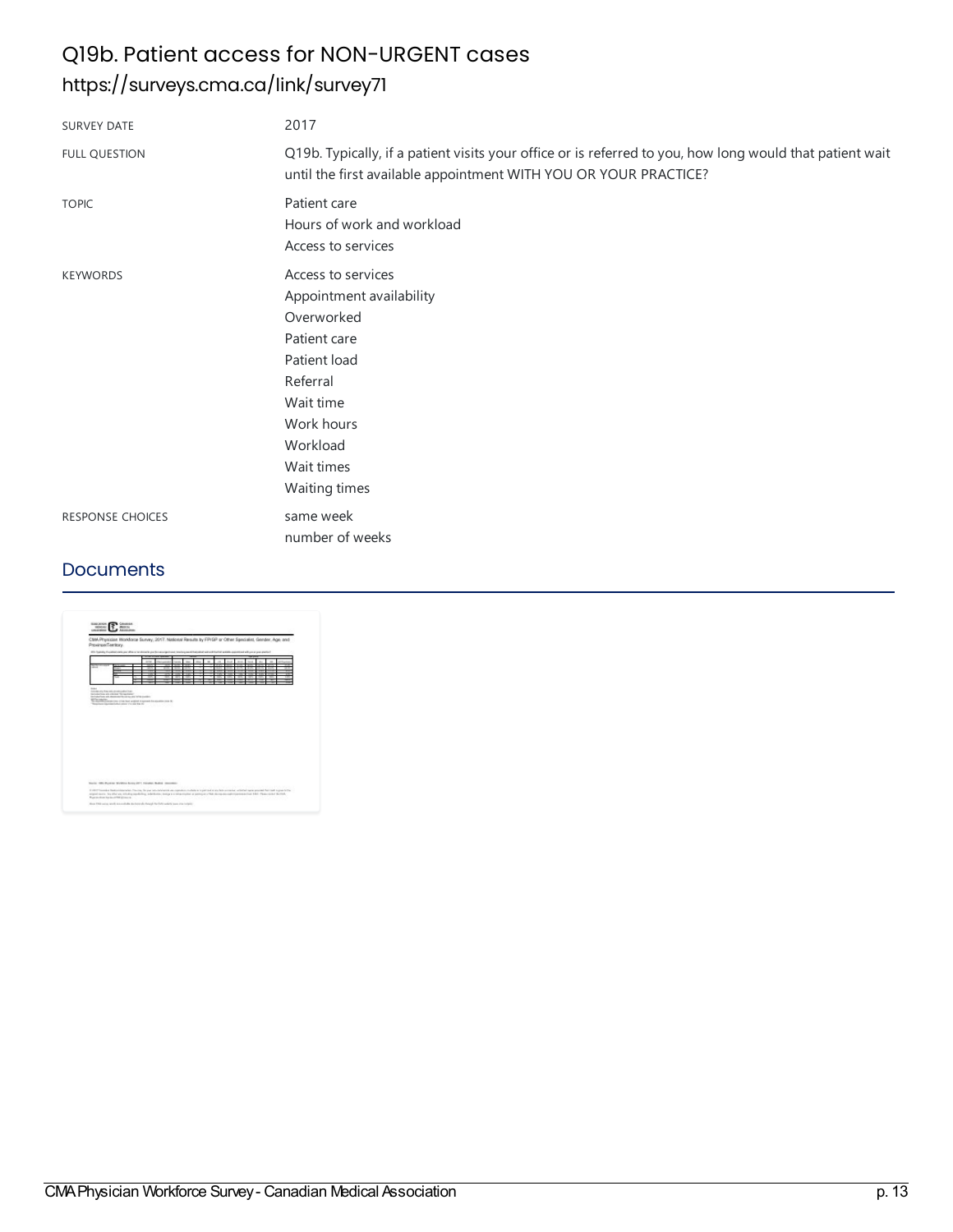## Q20. Access to resources <https://surveys.cma.ca/link/survey27>

| <b>SURVEY DATE</b>      | 2017                                                                                                                                                                                                                                                                                                                                                          |
|-------------------------|---------------------------------------------------------------------------------------------------------------------------------------------------------------------------------------------------------------------------------------------------------------------------------------------------------------------------------------------------------------|
| <b>FULL QUESTION</b>    | Q20. Rate your access to the following for your patients:                                                                                                                                                                                                                                                                                                     |
| <b>TOPIC</b>            | Satisfaction<br>Patient care<br>Hospital setting<br>Access to services                                                                                                                                                                                                                                                                                        |
| <b>KEYWORDS</b>         | Access to services<br>Appointment availability<br>Clinical care<br>Hospital<br>Patient care<br>Referral<br>Satisfaction (professional)                                                                                                                                                                                                                        |
| <b>RESPONSE CHOICES</b> | Operating room<br>Endoscopy suites<br>Procedural rooms<br>Long-term care beds (e.g., nursing home, chronic care, etc.)<br>Hospital in-patient care on an urgent basis<br>Hospital care for elective procedures<br>Routine diagnostic services (e.g., lab, x-rays, etc.)<br>Advanced diagnostic services (e.g., MRI, CT, etc.)<br>Home care<br>Palliative care |

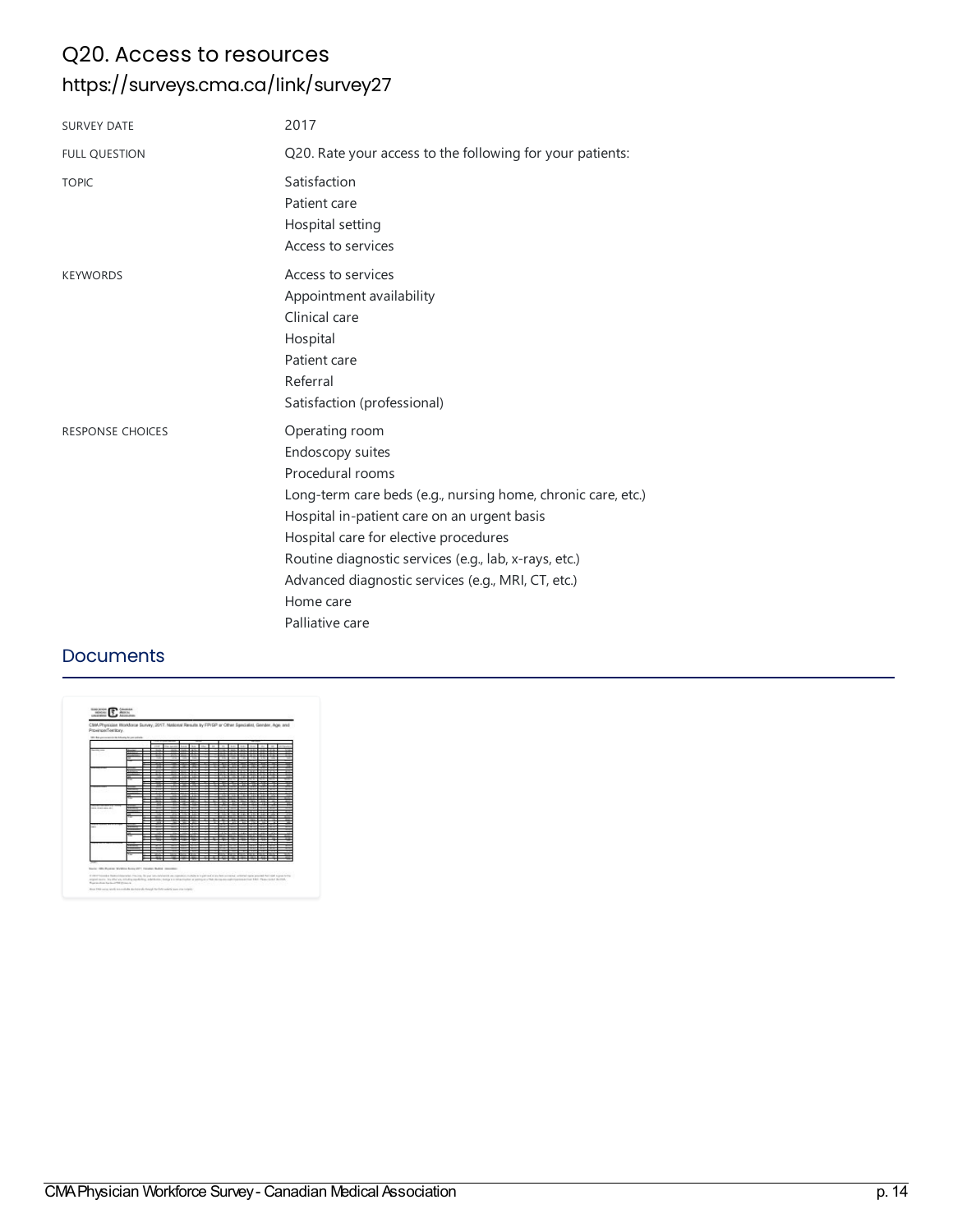# Q20. On-call hours in direct patient care <https://surveys.cma.ca/link/survey109>

| <b>SURVEY DATE</b>   | 2019                                                                                                                                     |
|----------------------|------------------------------------------------------------------------------------------------------------------------------------------|
| <b>FULL QUESTION</b> | Q20. Estimate how many of your on-call hours each month are actually spent in direct patient care<br>(e.g., phone, email, face-to-face): |
| <b>TOPIC</b>         | Access to services<br>Hours of work and workload<br>On-call activities<br>Patient care<br>Oncall                                         |
| <b>KEYWORDS</b>      | Oncall<br>On-call hours<br>Time<br>Workload                                                                                              |